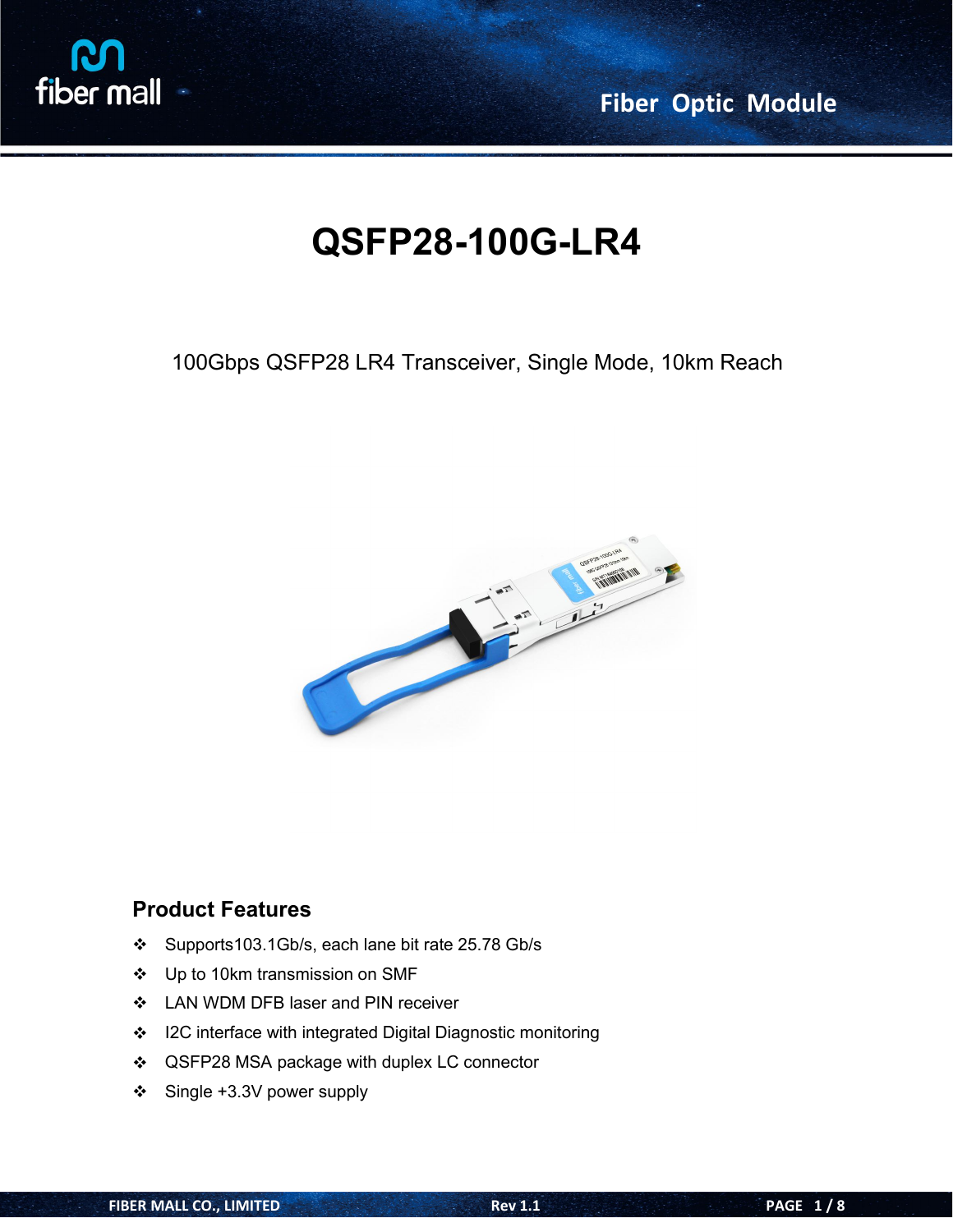



- Maximum power consumption 4W
- $\div$  Operating case temperature: 0 to +70° C
- Complies with EU Directive 2011/65/EU (RoHS 6/6)

#### **Applications**

100GBASE-LR4 100G Ethernet

#### **Description**

The QSFP28 transceiver module is designed for use in 100 Gigabit Ethernet links on up to 10km of single mode fiber. It is compliant with the QSFP28 MSA, IEEE 802.3ba 100GBASE-LR4 and IEEE 802.3bm CAUI-4. Digital diagnostics function is available via the I2C interface, as specified by the QSFP+ MSA.

#### **Absolute Maximum Ratings**

| <b>Parameter</b>                   | <b>Symbol</b> | Min                      | <b>Typical</b>           | <b>Max</b> | <b>Unit</b> | <b>Notes</b> |
|------------------------------------|---------------|--------------------------|--------------------------|------------|-------------|--------------|
| Storage Temperature                | <b>TS</b>     | -40                      | $\overline{\phantom{a}}$ | +85        | °C          |              |
| Supply Voltage                     | <b>VCC</b>    | $-0.5$                   |                          | $+4.0$     |             |              |
| <b>Operating Relative Humidity</b> | <b>RH</b>     | $\overline{\phantom{0}}$ |                          | +85        | %           |              |

#### **Recommended Operating Conditions**

| <b>Parameter</b>                  | Symbol        | Min                      | <b>Typical</b>           | <b>Max</b> | <b>Unit</b> | <b>Notes</b> |
|-----------------------------------|---------------|--------------------------|--------------------------|------------|-------------|--------------|
| <b>Operating Case Temperature</b> | TC.           | $\Omega$                 | -                        | $+70$      | °C          |              |
| Power Supply Voltage              | <b>VCC</b>    | 3.13                     | 3.3                      | 3.47       | V           |              |
| Power Supply Current              | <b>ICC</b>    |                          | $\overline{\phantom{a}}$ | 1.15       | A           |              |
| Maximum Power Dissipation         | PD.           | $\overline{\phantom{a}}$ | -                        | 4          | W           |              |
| Aggregate Bit Rate                | <b>BRAVE</b>  | $\overline{\phantom{a}}$ | 103.125                  | -          | Gb/s        |              |
| Lane Bit Rate                     | <b>BRLANE</b> | $\overline{\phantom{a}}$ | 25.78                    |            | Gb/s        |              |
| <b>Transmission Distance</b>      | <b>TD</b>     |                          |                          | 10         | km          | Over SMF     |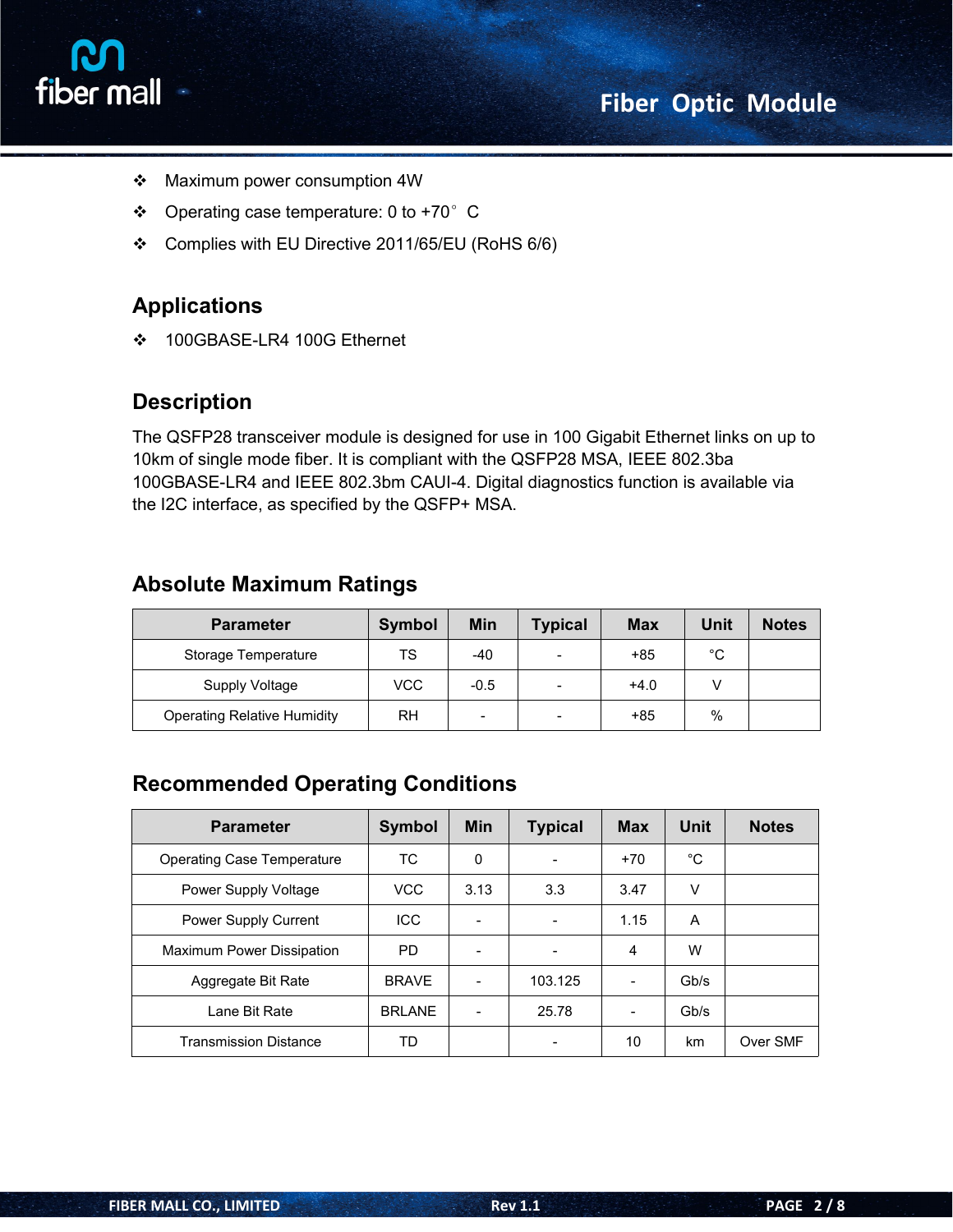

### **Optical Characteristics**

| <b>Parameter</b>                             | <b>Symbol</b>             | Min.                         | <b>Typical</b>               | Max.                     | <b>Unit</b>     | <b>Notes</b>   |  |  |
|----------------------------------------------|---------------------------|------------------------------|------------------------------|--------------------------|-----------------|----------------|--|--|
| <b>Transmitter</b>                           |                           |                              |                              |                          |                 |                |  |  |
| Center Wavelength Lane 0                     | λ0                        | 1294.53                      | 1295.56                      | 1296.59                  | nm              |                |  |  |
| Center Wavelength Lane 1                     | $\lambda$ 1               | 1299.02                      | 1300.05                      | 1301.09                  | nm              |                |  |  |
| Center Wavelength Lane 2                     | $\lambda$ 2               | 1303.54                      | 1304.58                      | 1305.63                  | nm              |                |  |  |
| Center Wavelength Lane 3                     | $\lambda$ 3               | 1308.09                      | 1309.14                      | 1310.19                  | nm              |                |  |  |
| <b>Total Launch Power</b>                    | <b>PALL</b>               |                              |                              | 10.5                     | dBm             | $\mathbf 1$    |  |  |
| Average Launch Power per<br>Lane             | PTX_LANE                  | $-4.3$                       | $\overline{\phantom{0}}$     | 4.5                      | dBm             | 1              |  |  |
| Transmit OMA per Lane                        | <b>TxOMA</b>              | $-1.3$                       | $\overline{\phantom{0}}$     | 4.5                      | dBm             | 1              |  |  |
| Difference in launch power<br>between lanes  | PTX_Delta_LA<br><b>NE</b> | $\overline{a}$               | $\overline{\phantom{0}}$     | 5                        | dB              |                |  |  |
| Average Output Power (Laser<br>Turn off)     | POUT-OFF                  | $\qquad \qquad \blacksquare$ | $\qquad \qquad \blacksquare$ | $-30$                    | dB <sub>m</sub> |                |  |  |
| Side Mode Suppression Ratio                  | <b>SMSR</b>               | 30                           | $\overline{\phantom{0}}$     | $\blacksquare$           | dB              |                |  |  |
| <b>Extinction Ratio</b>                      | ER                        | 4                            | $\overline{\phantom{0}}$     | $\overline{\phantom{0}}$ | dB              |                |  |  |
| <b>Transmitter and Dispersion</b><br>Penalty | <b>TDP</b>                | $\overline{\phantom{m}}$     | $\overline{\phantom{0}}$     | 2.2                      | dB              | $\overline{2}$ |  |  |
| Optical Return Loss Tolerance                | <b>ORLT</b>               | $\overline{a}$               | $\overline{\phantom{0}}$     | 20                       | dB              |                |  |  |
| Optical Eye Mask                             |                           |                              | Compliant with IEEE 802.3ba  |                          |                 | $\overline{2}$ |  |  |
| <b>Receiver</b>                              |                           |                              |                              |                          |                 |                |  |  |
| Center Wavelength Lane 0                     | $\lambda$ 0               | 1294.53                      | 1295.56                      | 1296.59                  | nm              |                |  |  |
| Center Wavelength Lane 1                     | $\lambda$ 1               | 1299.02                      | 1300.05                      | 1301.09                  | nm              |                |  |  |
| Center Wavelength Lane 2                     | $\lambda$ 2               | 1303.54                      | 1304.58                      | 1305.63                  | nm              |                |  |  |
| Center Wavelength Lane 3                     | $\lambda$ $3$             | 1308.09                      | 1309.14                      | 1310.19                  | nm              |                |  |  |
| Average Rx Powerper Lane                     | PRx_LANe                  | $-10.6$                      |                              | 4.5                      | dBm             | $\overline{2}$ |  |  |
| OMA Sensitivity per Lane                     | SenOMA                    | -                            |                              | $-8.6$                   | dBm             | $\overline{2}$ |  |  |
| Receiver Overload                            | PIN-OL                    | 4.5                          | $\overline{\phantom{0}}$     | $\blacksquare$           | dBm             |                |  |  |
| Reflectance                                  | Ref                       | $\overline{\phantom{0}}$     | $\overline{\phantom{0}}$     | $-26$                    | dB              |                |  |  |
| LOS Assert per lane                          | LOSA                      | $-25$                        | $\overline{\phantom{0}}$     | $\overline{\phantom{0}}$ | dBm             |                |  |  |
| LOS De-assert                                | LOSD                      | $\blacksquare$               | $\overline{\phantom{a}}$     | $-11.6$                  | dBm             |                |  |  |
| <b>LOS Hysteresis</b>                        | LOSH                      | 0.5                          | $\qquad \qquad -$            | 4.0                      | dB              |                |  |  |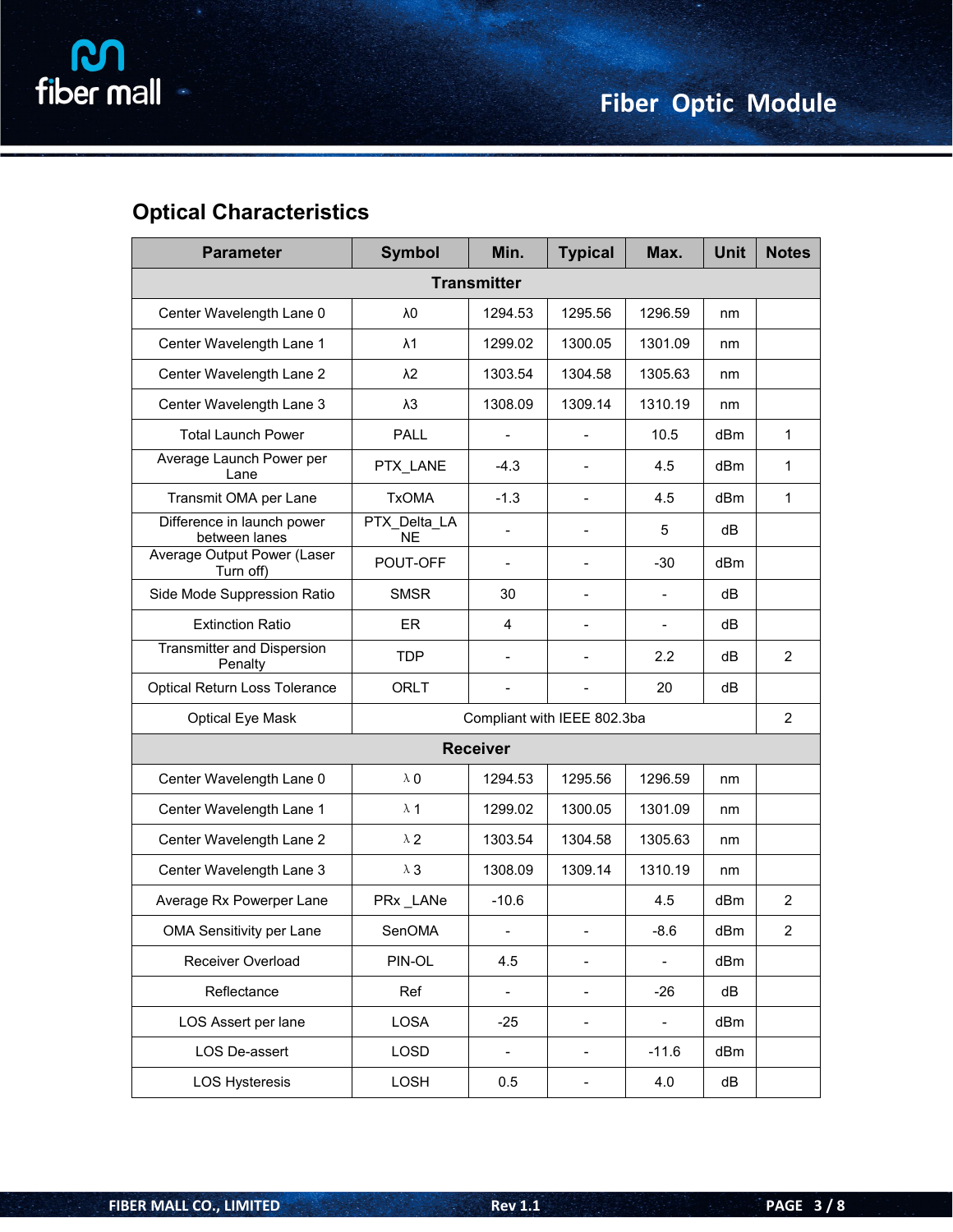

#### **Notes:**

- 1. The optical power is launched into SMF.
- 2. Measured with a PRBS 231-1 test pattern @25.78125 Gb/s.

#### **Electrical Characteristics**

| <b>Parameter</b>                   | <b>Symbol</b>                     | <b>Min</b>               | <b>Typical</b>           | <b>Max</b> | Unit | <b>Notes</b> |
|------------------------------------|-----------------------------------|--------------------------|--------------------------|------------|------|--------------|
|                                    | <b>Transmitter (Module Input)</b> |                          |                          |            |      |              |
| Differential Data Input Amplitude  | VIN.P-P                           | 100                      |                          | 1100       | mVpp |              |
| Input Impedance (Differential)     | <b>ZIN</b>                        | 85                       | 100                      | 115        | Ohms |              |
| Differential Termination Mismatch  |                                   | -                        |                          | 10         | $\%$ |              |
| <b>Receiver (Module Output)</b>    |                                   |                          |                          |            |      |              |
| Differential Data Output Amplitude | VOUT, P-P                         | 200                      |                          | 900        | mVpp |              |
| Output Impedance (Differential)    | ZOUT                              | 85                       | 100                      | 115        | Ohms |              |
| Differential Termination Mismatch  |                                   | $\overline{\phantom{a}}$ | $\overline{\phantom{a}}$ | 10         | $\%$ |              |
| Output Rise/Fall Time, 20%~80%     | TR/TF                             | 12                       |                          |            | ps   |              |

#### **Digital Diagnostics**

| <b>Parameter</b>          | Range      | <b>Accuracy</b> | <b>Unit</b>  | <b>Calibration</b> |
|---------------------------|------------|-----------------|--------------|--------------------|
| Temperature               | 0 to 70    | $\pm$ 3         | $^{\circ}$ C | Internal           |
| Voltage                   | 0 to VCC   | 0.1             | v            | Internal           |
| Tx Bias Current, Per Lane | 0 to $100$ | 10%             | mA           | Internal           |
| Tx Output Power Per Lane  | to $2.9$   | $\pm$ 3         | dBm          | Internal           |
| Rx Power (Each Lane)      | $-21$ to 5 | $\pm$ 3         | dBm          | Internal           |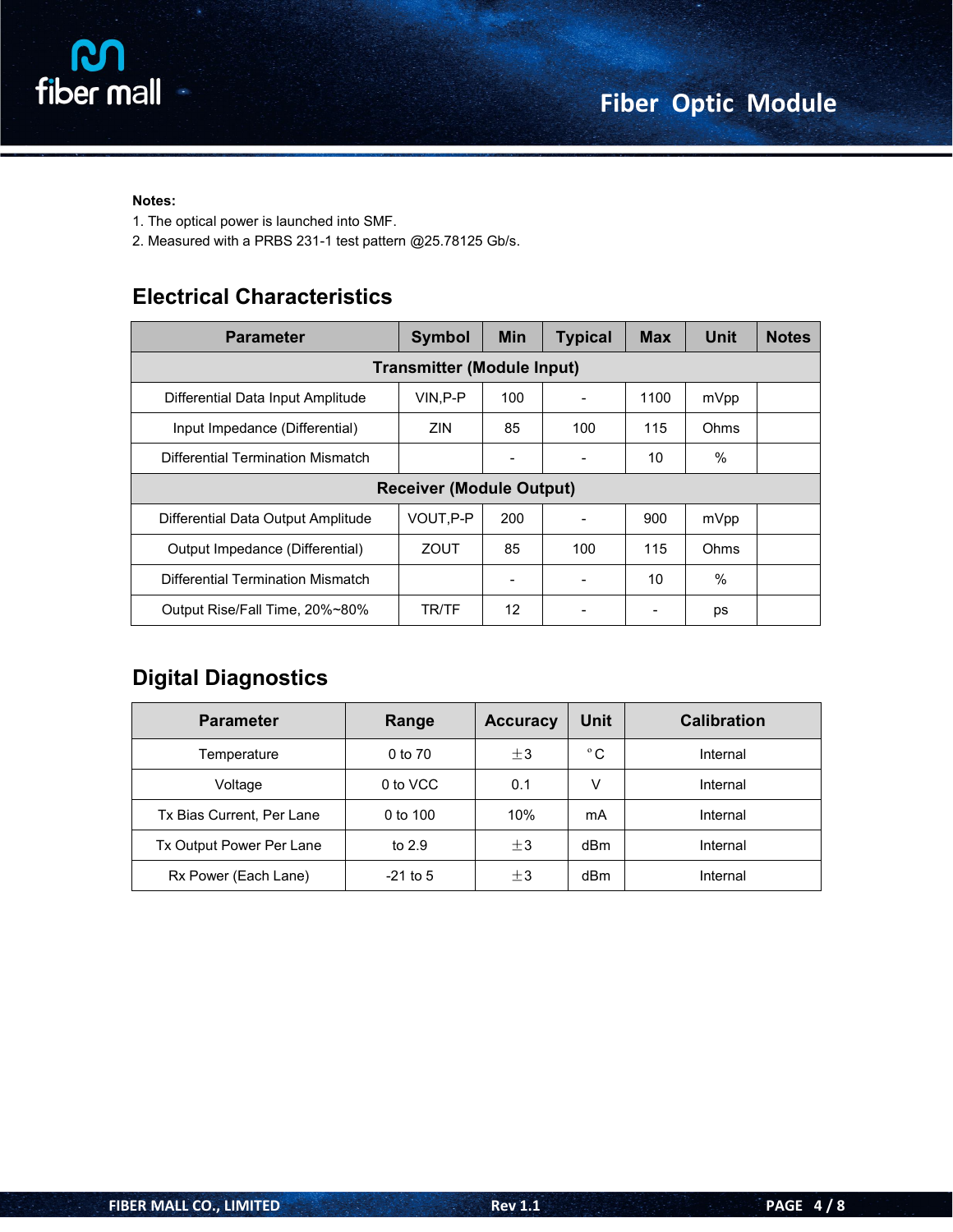# **M**<br>fiber mall

## **Fiber Optic Module**

#### **Pin Description**



| Pin            | <b>Name</b>  | Logic      | <b>Function</b>                     | Plug Seq.      | <b>Notes</b> |
|----------------|--------------|------------|-------------------------------------|----------------|--------------|
| 1              | <b>GND</b>   |            | Ground                              | 1              | 1            |
| $\overline{2}$ | Tx2n         | CML-I      | Transmitter Inverted Data Input     | 3              |              |
| 3              | Tx2p         | CML-I      | Transmitter Non-Inverted Data Input | 3              |              |
| 4              | <b>GND</b>   |            | Ground                              | 1              | 1            |
| 5              | Tx4n         | CML-I      | Transmitter Inverted Data Input     | 3              |              |
| 6              | Tx4p         | CML-I      | Transmitter Non-Inverted Data Input | 3              |              |
| $\overline{7}$ | <b>GND</b>   |            | Ground                              | 1              | 1            |
| 8              | ModSelL      | LVTTL-I    | Module Select                       | 3              |              |
| 9              | ResetL       | LVTTL-I    | Module Reset                        | 3              |              |
| 10             | <b>VccRx</b> |            | +3.3V Power Supply Receiver         | $\overline{2}$ | 2            |
| 11             | <b>SCL</b>   | LVCMOS-I/O | 2-wire serial interface clock       | 3              |              |
| 12             | <b>SDA</b>   | LVCMOS-I/O | 2-wire serial interface data        | 3              |              |
| 13             | <b>GND</b>   |            | Ground                              | 1              |              |
| 14             | Rx3p         | CML-O      | Receiver Non-Inverted Data Output   | 3              |              |
| 15             | Rx3n         | CML-O      | Receiver Inverted Data Output       | 3              |              |
| 16             | <b>GND</b>   |            | Ground                              | 1              | 1            |
| 17             | Rx1p         | CML-O      | Receiver Non-Inverted Data Output   | 3              |              |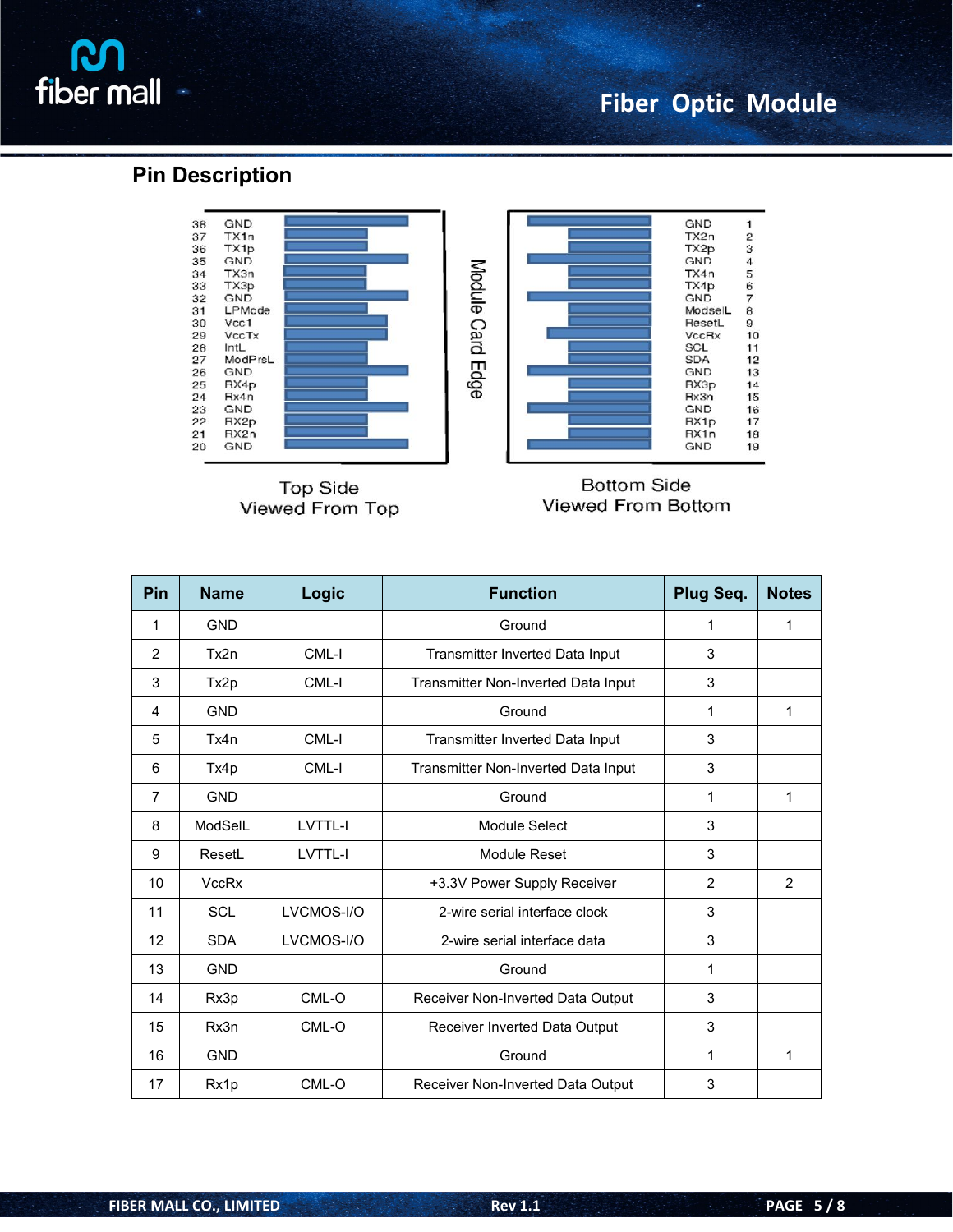| 18 | Rx1n         | CML-O   | Receiver Inverted Data Output       | 3              |                |
|----|--------------|---------|-------------------------------------|----------------|----------------|
| 19 | <b>GND</b>   |         | Ground                              | $\mathbf{1}$   | $\mathbf{1}$   |
|    |              |         |                                     |                |                |
| 20 | <b>GND</b>   |         | Ground                              | $\mathbf{1}$   | $\mathbf{1}$   |
| 21 | Rx2n         | CML-O   | Receiver Inverted Data Output       | 3              |                |
| 22 | Rx2p         | CML-O   | Receiver Non-Inverted Data Output   | 3              |                |
| 23 | <b>GND</b>   |         | Ground                              | $\mathbf{1}$   | $\mathbf{1}$   |
| 24 | Rx4n         | $CML-O$ | Receiver Inverted Data Output       | 3              |                |
| 25 | Rx4p         | CML-O   | Receiver Non-Inverted Data Output   | 3              |                |
| 26 | <b>GND</b>   |         | Ground                              | $\mathbf{1}$   | $\mathbf{1}$   |
| 27 | ModPrsL      | LVTTL-O | <b>Module Present</b>               | 3              |                |
| 28 | IntL         | LVTTL-O | Interrupt                           | 3              |                |
| 29 | <b>VccTx</b> |         | +3.3V Power supply transmitter      | $\overline{2}$ | $\overline{2}$ |
| 30 | Vcc1         |         | +3.3V Power supply                  | $\overline{2}$ | $\overline{2}$ |
| 31 | LPMode       | LVTTL-I | Low Power Mode                      | 3              |                |
| 32 | <b>GND</b>   |         | Ground                              | 1              | $\mathbf{1}$   |
| 33 | Tx3p         | CML-I   | Transmitter Non-Inverted Data Input | 3              |                |
| 34 | Tx3n         | CML-I   | Transmitter Inverted Data Input     | 3              |                |
| 35 | <b>GND</b>   |         | Ground                              | $\mathbf{1}$   | $\mathbf{1}$   |
| 36 | Tx1p         | CML-I   | Transmitter Non-Inverted Data Input | 3              |                |
| 37 | Tx1n         | CML-I   | Transmitter Inverted Data Input     | 3              |                |
| 38 | <b>GND</b>   |         | Ground                              | 1              | 1              |

#### **Notes:**

1. GND is the symbol for signal and supply (power) common for the QSFP28 module. All are common within the QSFP28 module and all module voltages are referenced to this potential unless otherwise noted. Connected there directly to the host board signal-common ground plane.

2. VccRx, Vcc1 and VccTx are the receiver and transmitter power supplies and shall be applied concurrently. Requirements defined for the host side of the Host Edge Card Connector are listed in QSFP MSA. VccRx, Vcc1 and VccTx may be internally connected within the QSFP28 in any combination. The connector pins are each rated for a maximum current of 500mA.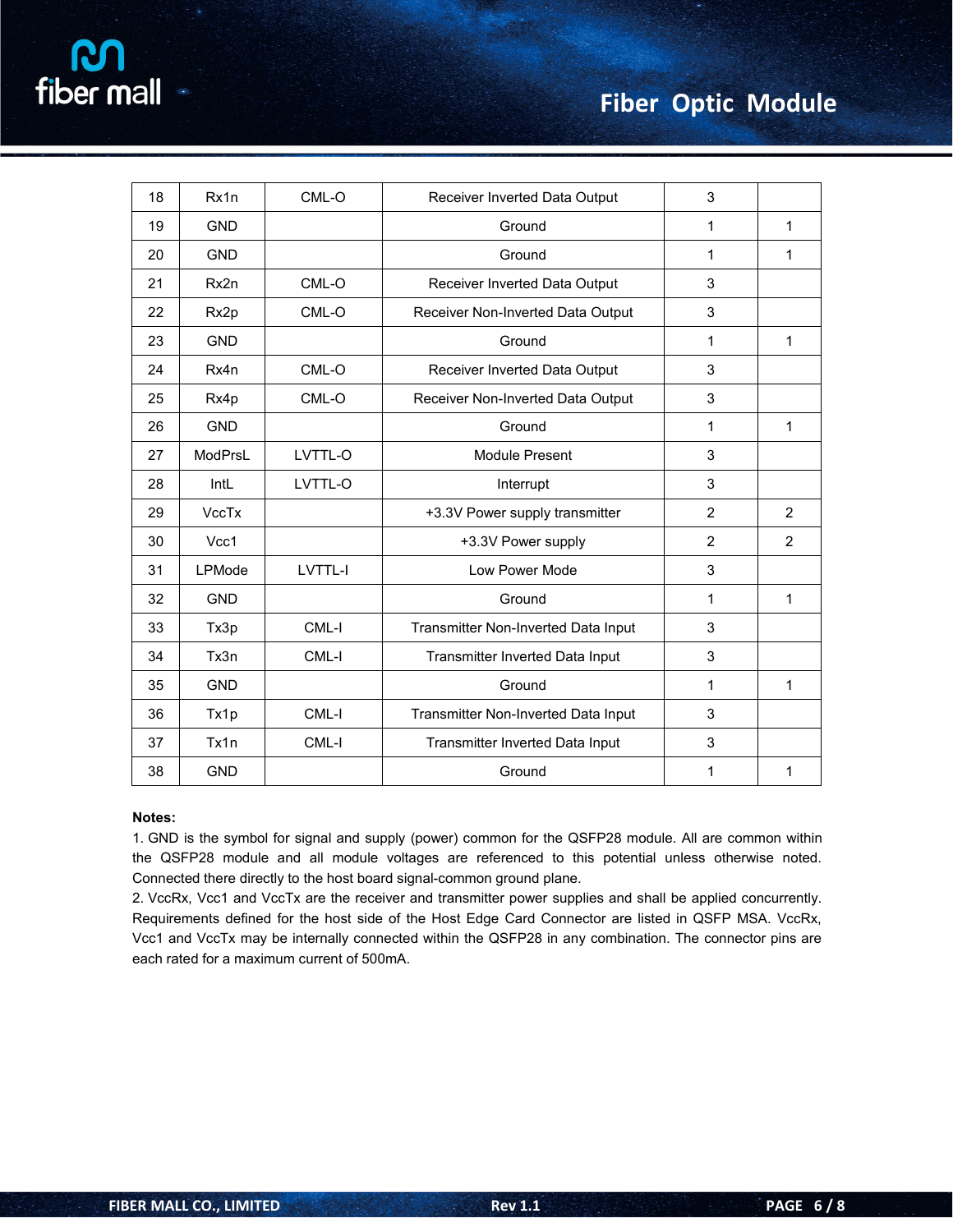![](_page_6_Picture_0.jpeg)

## **Fiber Optic Module**

#### **Recommended Host Board Power Supply Circuit**

![](_page_6_Figure_3.jpeg)

#### **Mechanical Dimension**

![](_page_6_Figure_5.jpeg)

![](_page_6_Picture_6.jpeg)